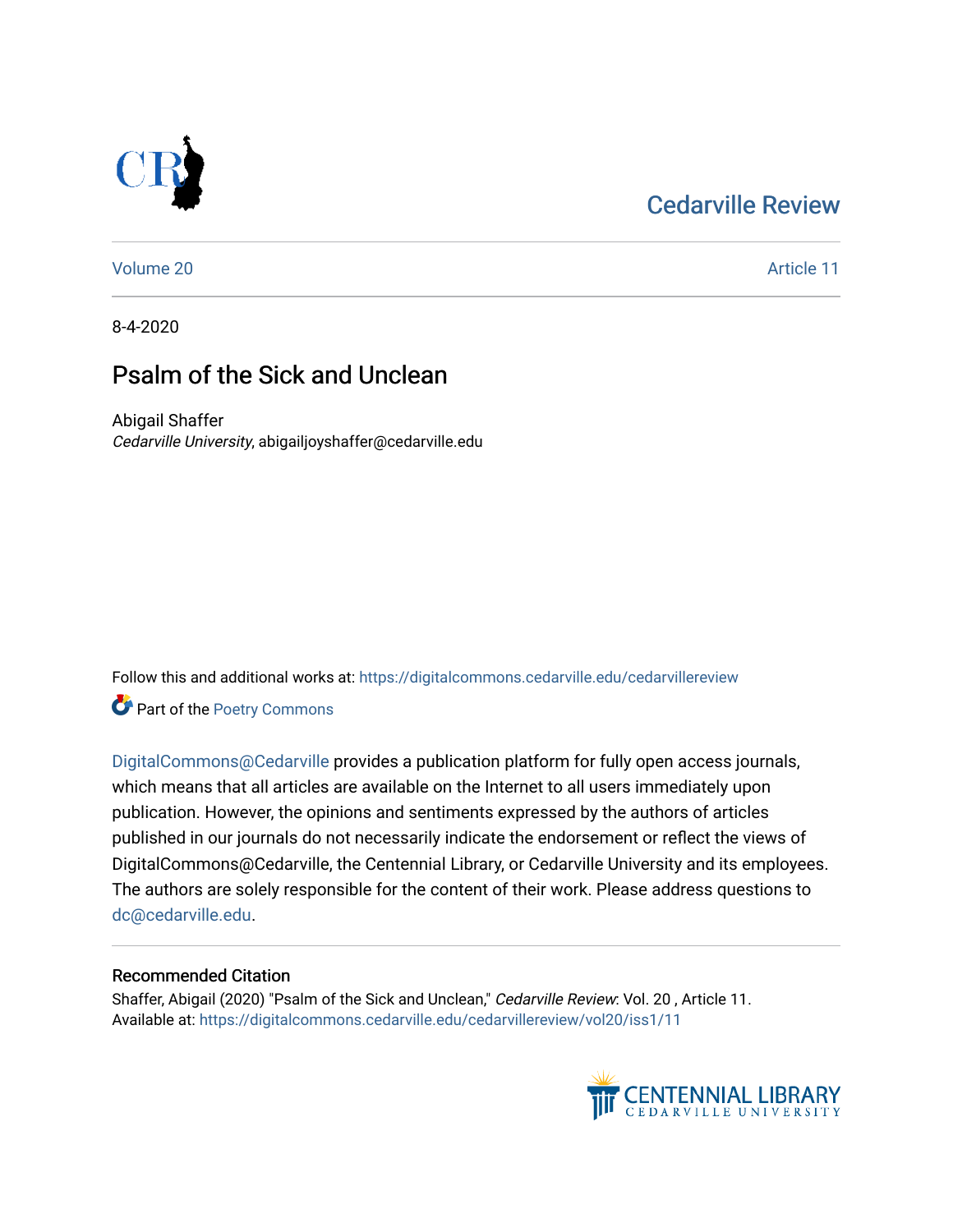### Psalm of the Sick and Unclean

### Description

A poem about fighting with a chronic illness.

### Creative Commons License

### 

This work is licensed under a [Creative Commons Attribution-Noncommercial-No Derivative Works 4.0](http://creativecommons.org/licenses/by-nc-nd/4.0/) [License](http://creativecommons.org/licenses/by-nc-nd/4.0/).

### About the Contributor

Abby Shaffer is a liberal arts student with a concentration in creative writing. She thinks it's pretty great that God gave us words, and she hopes we will make them as true and beautiful and hopeful as we can.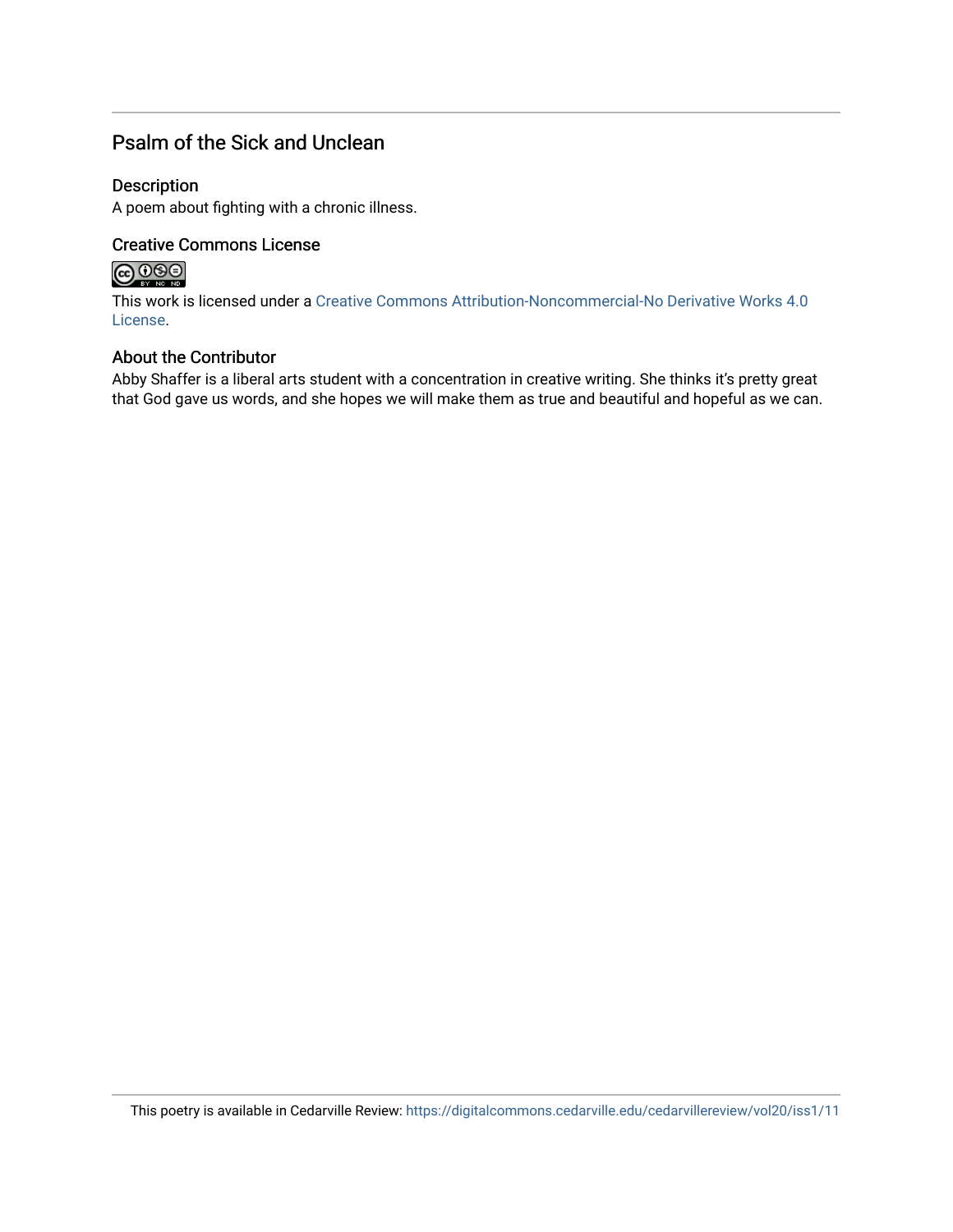# **PSALM OF THE SICK AND UNCLEAN**

### ABIGAIL SHAFFER

Despair, let's see what you have on me. Taking inventory:

- 1. (As always on these days,) my fingers are live wires.
- 2. The pain in my bloodstream is warm and carbonated. It is hot like cider; it sparks.
- 3. My neck is broken glass.
- 4. My bottom lip is leathery snakeskin, ready to molt, needing moisture.
- 5. My skin is damp; it is like sodden fruit, bruising on the ground after rain.
- 6. I smell humid and rotted— my sweat the most fermented I've ever been glazed with. Acidic.
- 7. The electric static of knives sharpening is rippling through my brain.

#### So what?

Damn you, despair! I laugh—oh yes, you are damned forever.

And disease, you ravenous animal gorging on my flesh,

feast away. You can only devour me for the shortest of my two lifetimes.

Even if you continue to bring me to tears every night,

#### 26 | **THE CEDARVILLE REVIEW**